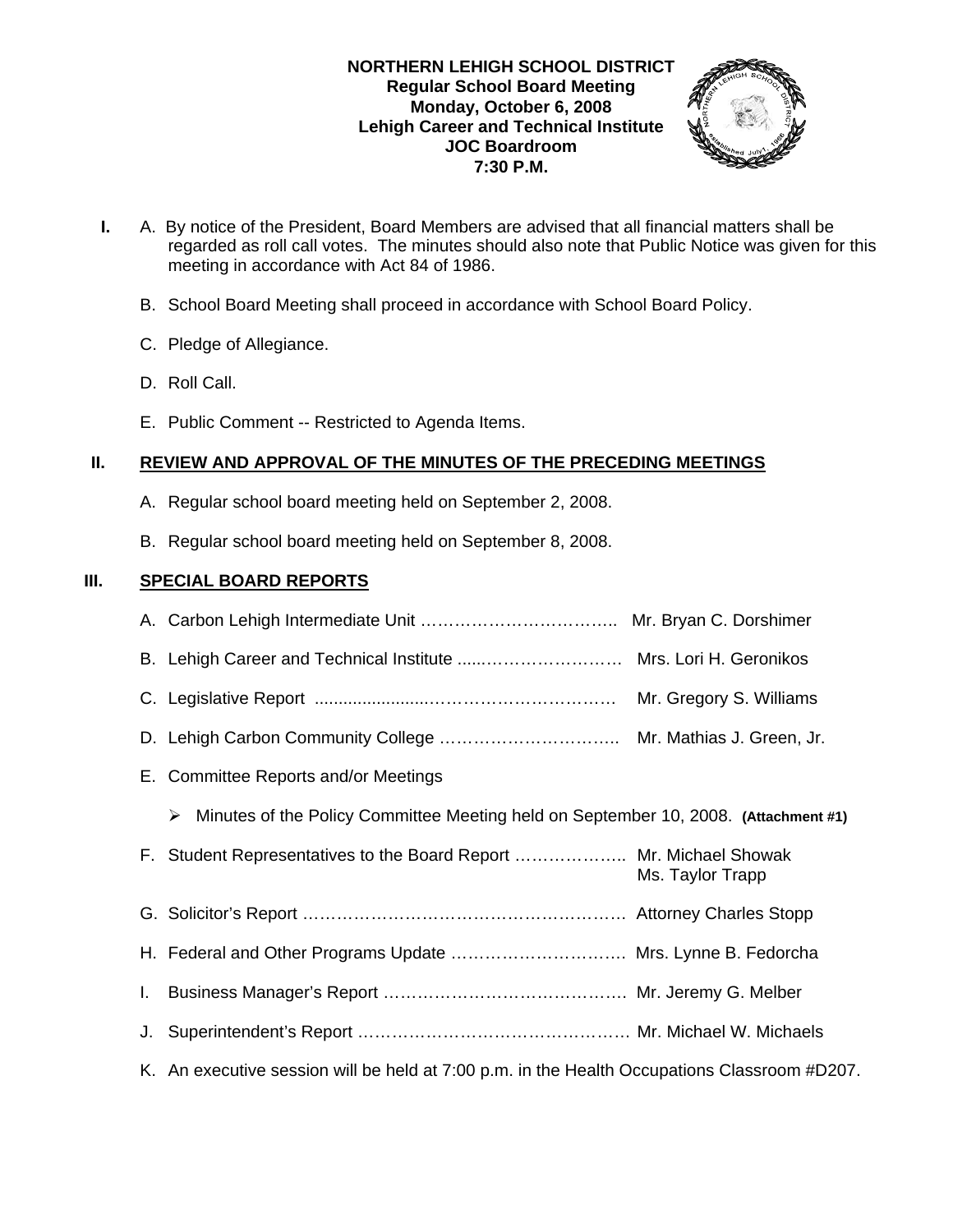| ₩.<br><u>PERSONNEL</u> |                                         |                                                                                                                             |
|------------------------|-----------------------------------------|-----------------------------------------------------------------------------------------------------------------------------|
| Appointments<br>А.     |                                         |                                                                                                                             |
| 1.                     | Instructional                           |                                                                                                                             |
| a.                     | <b>Christopher Jones</b><br>Assignment: | <b>Temporary Professional Employee</b><br>High School Math Teacher, replacing Abby Bloss who<br>resigned                    |
|                        | Salary:                                 | \$40,900 (Step 3 Bachelors on the 2008-2009 CBA<br>Salary Schedule)                                                         |
|                        | <b>Effective Date</b>                   | Upon Release From Current School District                                                                                   |
| 2.                     | Non-Instructional                       |                                                                                                                             |
| $1_{-}$                | Jamie Williams* ***                     |                                                                                                                             |
|                        | Assignment:                             | Bookkeeper II in the Business Office - New Postion in<br>the 2008-2009 budget                                               |
|                        | Salary:                                 | \$33,299 (Level I on the 2008-2009 Clerical Salary Schedule)                                                                |
|                        | <b>Effective Date</b>                   | October 20, 2008                                                                                                            |
| $2^{\circ}$            | Gail Miller* ***                        |                                                                                                                             |
|                        | Assignment:                             | Special Education Aide at Peters Elementary, replacing<br>Tina Williams who resigned                                        |
|                        | Salary:                                 | \$9.88** Per Hour/61/2 Hrs. Per Day/5 Days Per Week<br>(2005-2008 Educational Support Staff Memorandum of<br>Understanding) |
|                        | <b>Effective Date:</b>                  | Upon Release from Current Employer                                                                                          |
|                        | *Upon Verification of Clearances        | **Lost vegr's rotes will annly until a now Education Cunnert Ctoff Memorandum of Understanding                              |

**\*\*Last year's rates will apply until a new Education Support Staff Memorandum of Understanding is approved.** 

 **\*\*\*60 day probationary period ending on or about December 5, 2008** 

### B. Resignation/Retirement

- 1. Accept the resignation of Sherry Hoppes from her position as Middle School Personal Care Assistant effective immediately.
- 2. Accept the resignation of Susan A. Dorshimer from her position as Guidance Counselor Secretary at the High School, effective October 3, 2008. At this time she will begin her retirement form the Northern Lehigh School District after 22 years of service.

## C. Co-Curricular Appointments 2008-2009

| Dawn Wehr                           | <b>High School Student Council Advisor</b> | \$1,986.67 |  |  |
|-------------------------------------|--------------------------------------------|------------|--|--|
| Melissa Newhard*                    | Majorette/Band Advisor                     | \$1,986.67 |  |  |
| Jeremy Battista                     | <b>ACE Advisor</b>                         | \$418.14   |  |  |
| *Pending Verification of Clearances |                                            |            |  |  |

D. Co-Curricular Volunteers 2008-2009

| Kyle Follweiler* | <b>Assistant Baseball Coach</b> |
|------------------|---------------------------------|
| Gary Andrews     | <b>Assistant Baseball Coach</b> |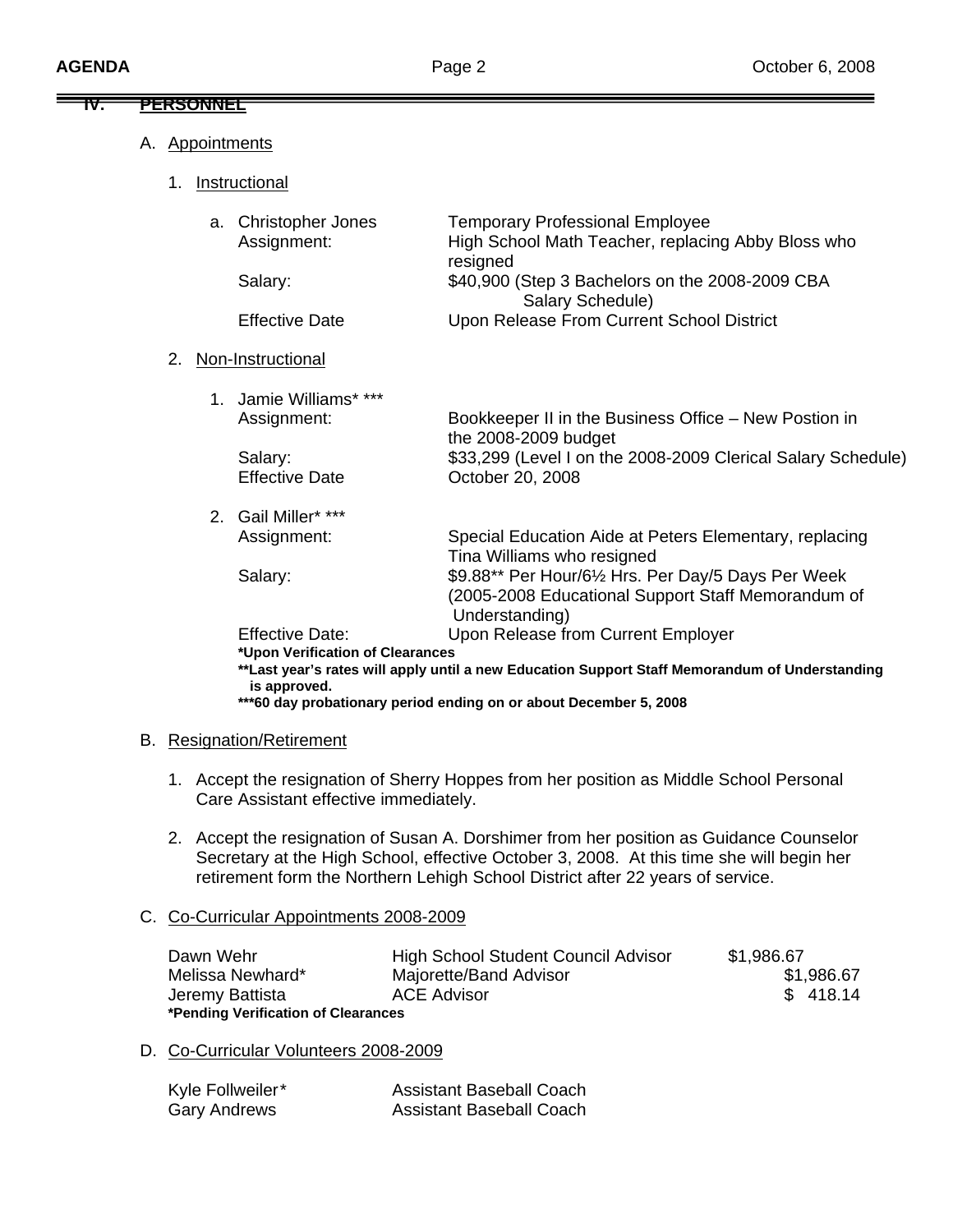- E. Approve a stipend in the amount of \$2,000 for Mr. Andrew Kern for the creation of the new High School website. Stipend to be funded by the Project 720 grant under the initiative of "Increased and Improved School/Parent/Community Communications".
- F. Approve a stipend in the amount of \$500 for Mr. Andrew Kern for the additional maintenance of the High School website and for working with students who have a career interest in webpage design and maintenance during the 2008-2009 school year. Mr. Kern has constant contact with teachers, secretaries, and administrators in an effort to update the website on a daily basis with the latest information, handouts, and scheduled events. Stipend to be funded by the Project 720 fund under the initiative of "Increased and Improved School/Parent/Community Communications".
- G. Salary Adjustments

 Acknowledge the following teacher who has completed the requirements per the Collective Bargaining Agreement that would entitle them to a salary increase for the 2008-2009 school year:

 Marshelle George From: Step 4B To: Step 4B+24

### H. Unpaid Leave of Absence

1. Approve the request of Kathy Showak, Slatington Elementary Special Education Aide, to take an unpaid medical leave beginning September 5, 2008. Mrs. Showak needed this unpaid medical leave to care for a sick family member. She has since returned to work effective September 19, 2008.

### I. Substitute

1. Instructional

 Approve the following substitute teachers for the 2008-2009 school year at the 2008-2009 substitute teacher rates as approved on the Supplementary Personnel Salary Schedule:

Stephen Shuey – Art Peggy Gallagher - Elementary Denise Plotsko - Elementary Richard Snell – Social Studies Joseph Reiter\* – Math & Music Scott Woodring\* - Math & Social Studies **\*Pending Verification of Clearances** 

- 2. Non-Instructional
	- a. Approve the following individual as a substitute cafeteria worker for the 2008-2009 school year at the 2008-2009 substitute rate as approved on the Supplementary Personnel Salary Schedule:

 Judy Hoffman Colleen Egan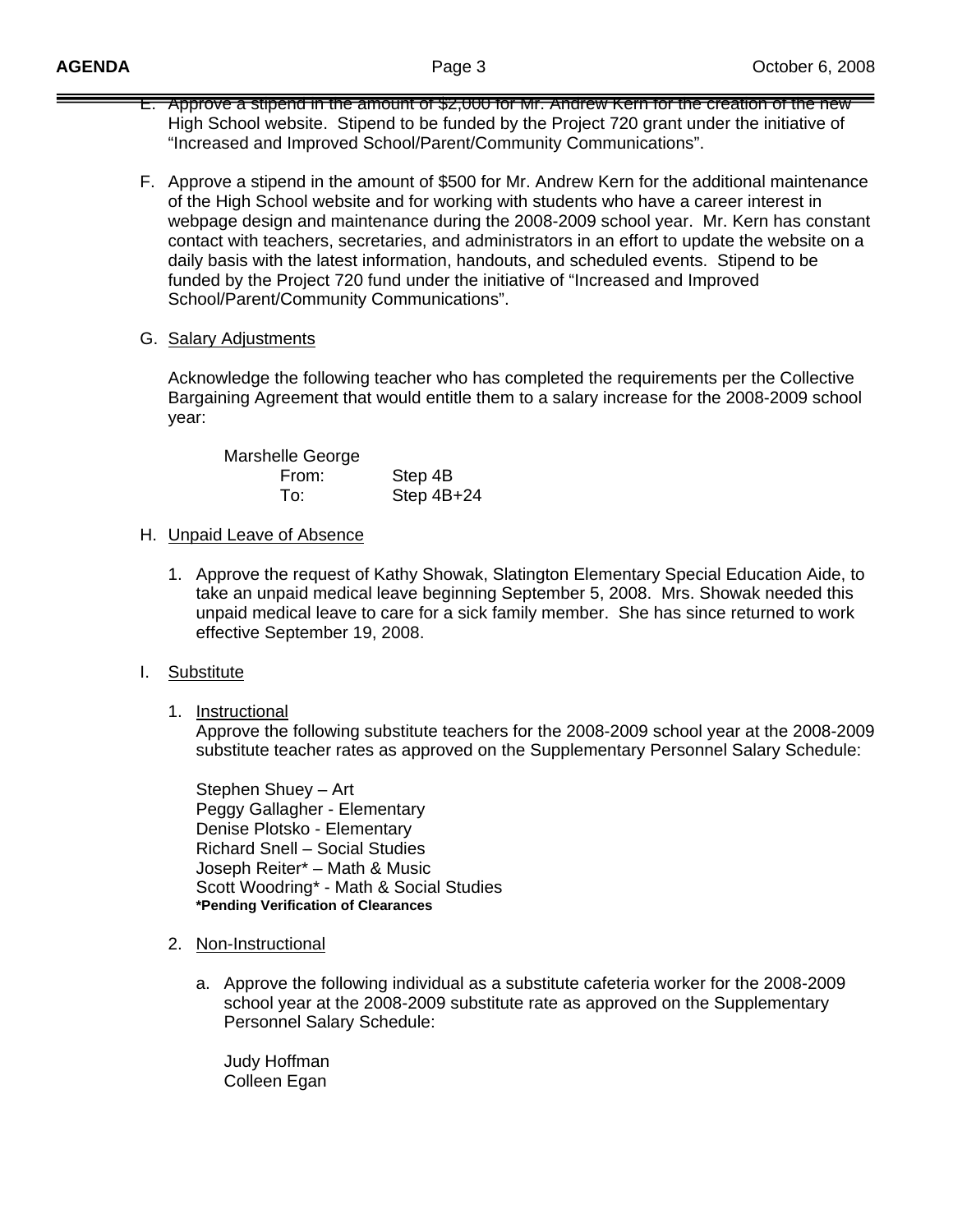b. Approve the following individual as a substitute aide and/or secretaries for the 2008- 2009 school year at the 2008-2009 substitute rate as approved on the Supplementary Personnel Salary Schedule:

 Judy Hoffman Colleen Egan

c. Approve the following individual as a substitute custodian for the 2008-2009 school year at the 2008-2009 substitute rate as approved on the Supplementary Personnel Salary Schedule:

Richard Nichol

## **V. CONFERENCES**

- A. Laurie Newman-Mankos Eastern PA Special Education Administrator's Conference October 22-24, 2008 – Hershey Lodge, Hershey, PA –Lodging: \$420.00, Travel: \$96.53 – Total Approximate Cost: \$516.53 – Funding: Director of Special Education Budget **(Attachment #2)**
- B. Dawn Wadsworth 2008 ASPP Conference Resilience and the Role of the School Psychologist – October 15-16, 2008 – Ramada Inn, State College, PA – Registration: \$225.00, Travel: \$171.00, Meals: \$60.00 – Total Approximate Cost: \$456.00 – Funding: School Psychologist Budget **(Attachment #3)**
- C. Stephen Drake 2008 TEAP Conference November 6-7, 2008 Radisson Penn Harris Hotel & Conference Center, Camp Hill, PA – Registration: \$60.00, Travel: \$56.00, Lodging: \$110.16, Meals: \$53.84 – Total Approximate Cost: \$280.00 – Funding: High School Curriculum and Instruction Budget **(Attachment #4)**
- D. Aileen Yadush 2008 National Association of Secondary School Principals Annual Convention & Exposition – February 25 – March 1, 2009 – San Diego, CA – Registration: \$295.00, Lodging: \$1,300.00, Travel: \$550.00, Meals: \$200.00 – Total Approximate Cost: \$2,345.00 – Funding: Project 720 Grant **(Attachment #5)**

# **VI. POLICY**

## A. Board Policy – First Reading

- 1. Approve school board policy #140 Programs Charter Schools, as presented after first reading. **(Attachment #6)**
- 2. Approve school board policy #206 Pupils Assignment Within District, as presented after first reading. **(Attachment #7)**
- 3. Approve school board policy #216.1 Pupils Supplemental Discipline Records, as presented after first reading. **(Attachment #8)**
- 4. Approve school board policy #615 Finances Payroll Deductions, as presented after first reading. **(Attachment #9)**
- 5. Approve school board policy #818 Operations Contracted Services, as presented after first reading. **(Attachment #10)**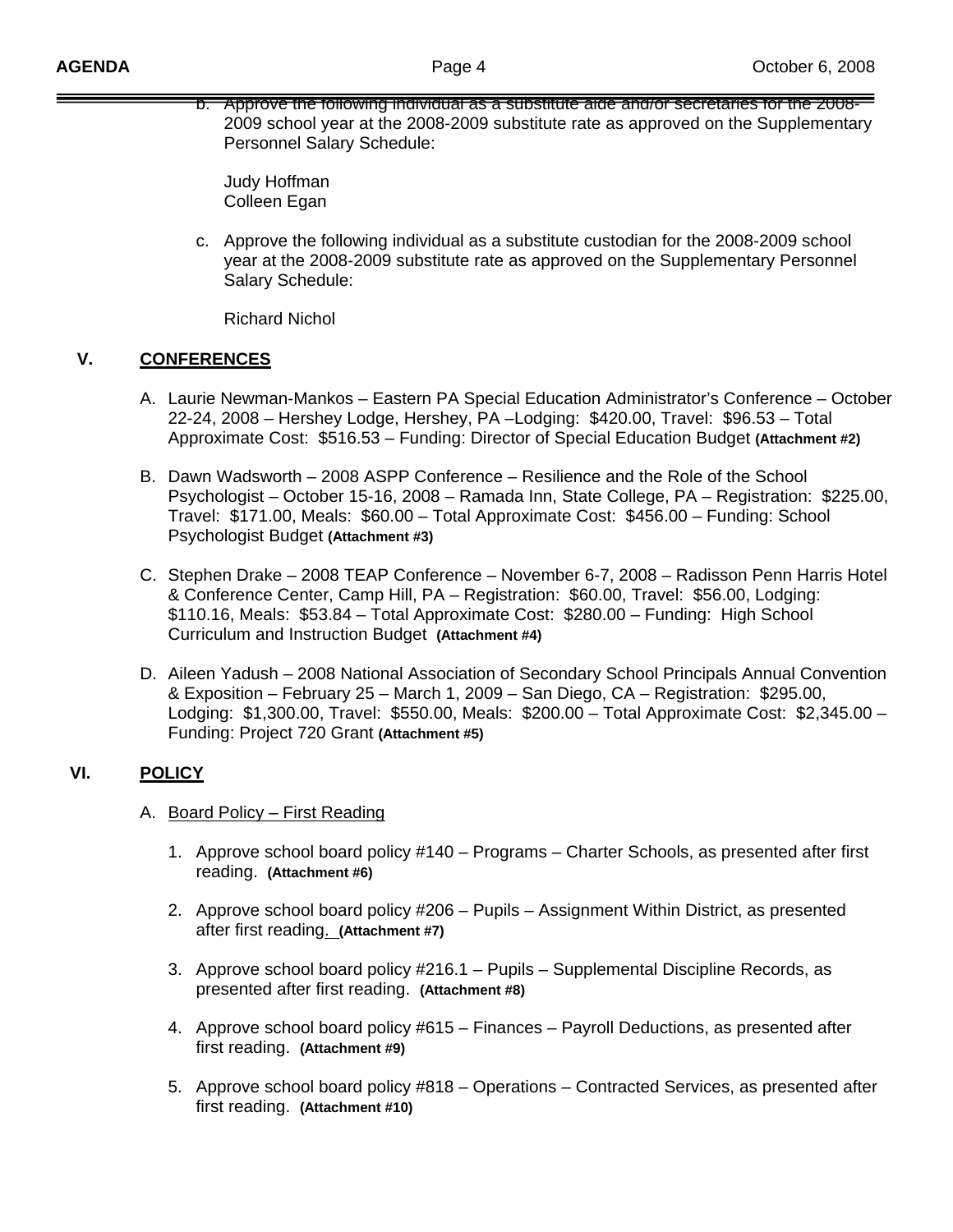#### B. Board Policy – Second Reading

- 1. Approve school board policy #006.1 Local Board Procedures Use of Teleconferencing, as amended after second reading. **(Attachment #11)**
- C. Slatington Elementary Guitar Club

 Approve the request of the Slatington Elementary administration to create a Guitar Club in the Slatington Elementary School. This club will provide students with the opportunity to learn basic guitar and musical skills, experience ensemble playing, and share a common interest/hobby with fellow classmates. The club will meet on Day 5 from 3:00 p.m. to 4:00 p.m. There will be no cost to the district to conduct this club. **(Attachment #12)** 

### D. Field Trip

- 1. Gifted Support Students Slatington Elementary School Grades 5 & 6 PA Renaissance Faire – October 8, 2008 – Funded by CLIU #21
- 2. Team South East Middle School Ellis Island, New York April 22, 2009 Funded through student fundraising efforts
- 3. Team North Middle School Historic Area of Philadelphia May 27, 2009 Funded through student fundraising efforts
- 4. Team West Middle School Adventure Aquarium Camden, NJ May 28, 2009 Funded through student fundraising efforts
- 5. Biology I Class High School Philadelphia Zoological Gardens November 4, 2008 Funded by students and district budget

## **VII. CURRICULUM AND INSTRUCTION**

#### Induction Program

Approve the following teacher as helping teacher in the Northern Lehigh School District Induction Program for the 2008-2009 school year:

| <b>Helping Teacher</b> | Inductee                 | Stipend  |
|------------------------|--------------------------|----------|
| Michael Lehtonen       | <b>Christopher Jones</b> | \$750.00 |

### **VIII. OLD BUSINESS**

### **IX. NEW BUSINESS**

### **X. FINANCIAL**

A. Approve abatement/exoneration requests of per capita taxes, for the residents that fall within the guidelines, as presented. **(Attachment #13)**

## **XI. LEGAL**

**XII. CORRESPONDENCE**